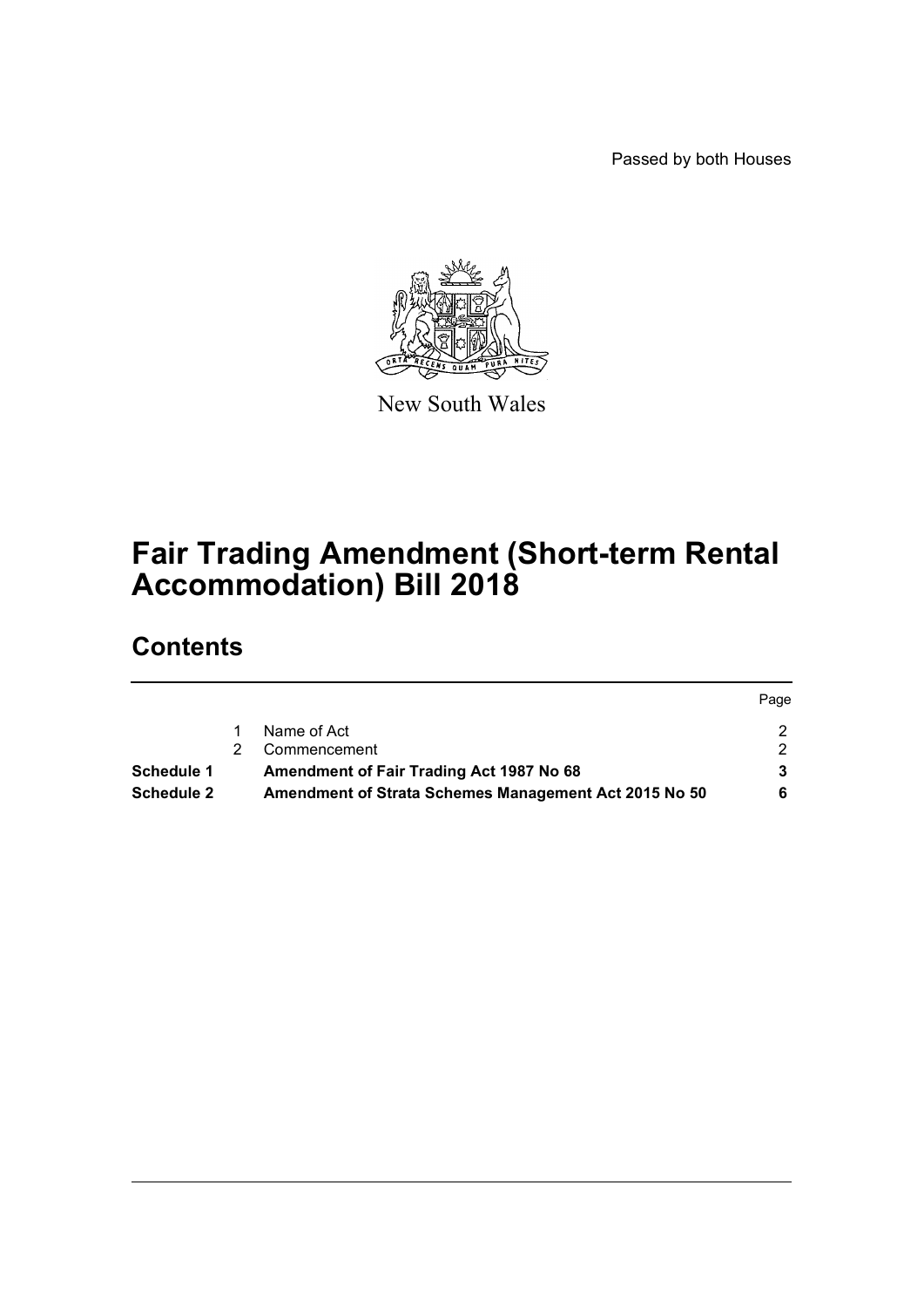*I certify that this public bill, which originated in the Legislative Assembly, has finally passed the Legislative Council and the Legislative Assembly of New South Wales.*

> *Clerk of the Legislative Assembly. Legislative Assembly, Sydney, , 2018*



New South Wales

# **Fair Trading Amendment (Short-term Rental Accommodation) Bill 2018**

Act No , 2018

An Act to amend the *Fair Trading Act 1987* to provide for a code of conduct in relation to the short-term rental accommodation industry and to amend the *Strata Schemes Management Act 2015* to allow strata scheme by-laws to prohibit short-term rental accommodation in certain cases.

*I have examined this bill and find it to correspond in all respects with the bill as finally passed by both Houses.*

*Assistant Speaker of the Legislative Assembly.*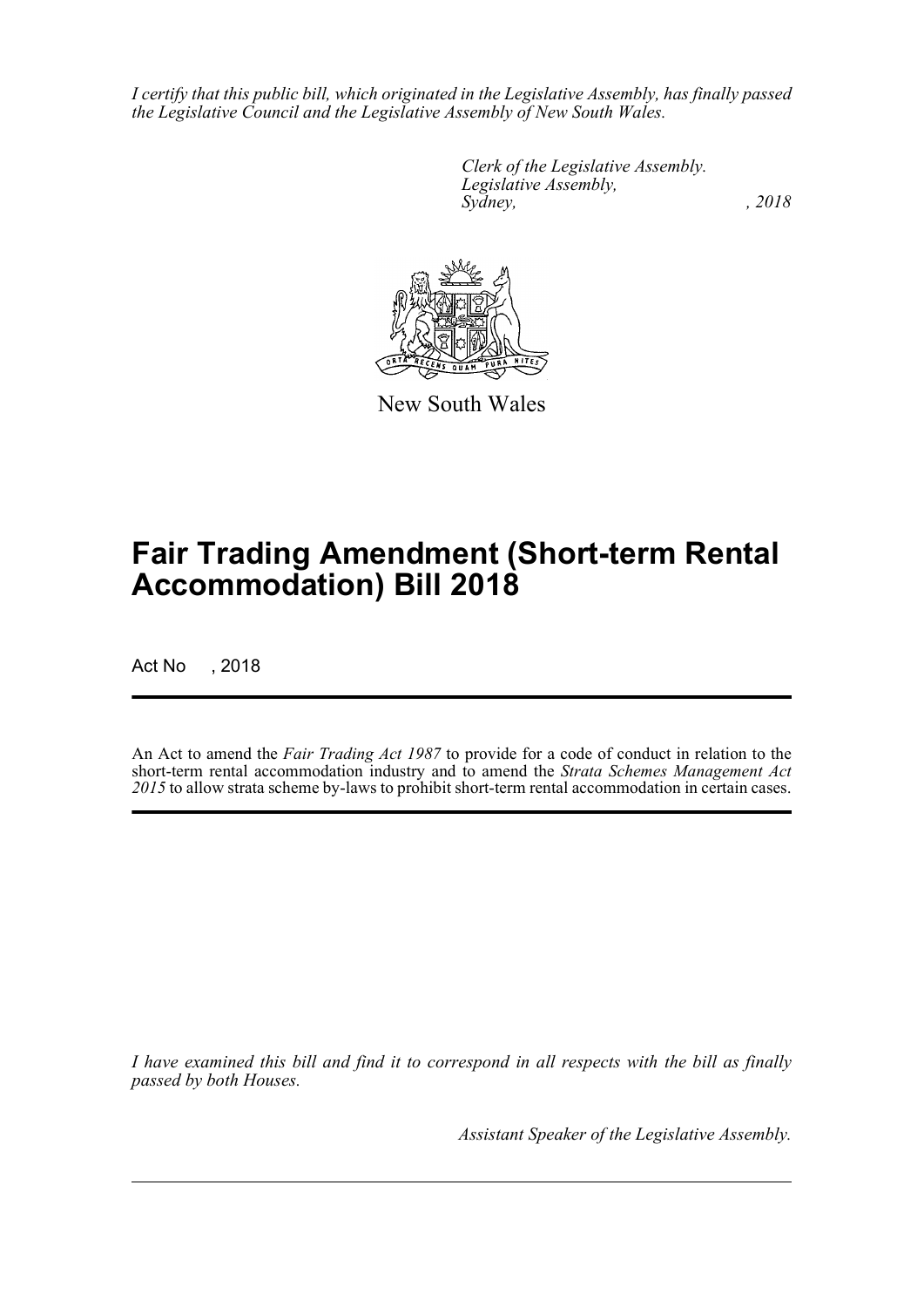Fair Trading Amendment (Short-term Rental Accommodation) Bill 2018 [NSW]

### <span id="page-2-0"></span>**The Legislature of New South Wales enacts:**

## **1 Name of Act**

This Act is the *Fair Trading Amendment (Short-term Rental Accommodation) Act 2018*.

## <span id="page-2-1"></span>**2 Commencement**

This Act commences on a day or days to be appointed by proclamation.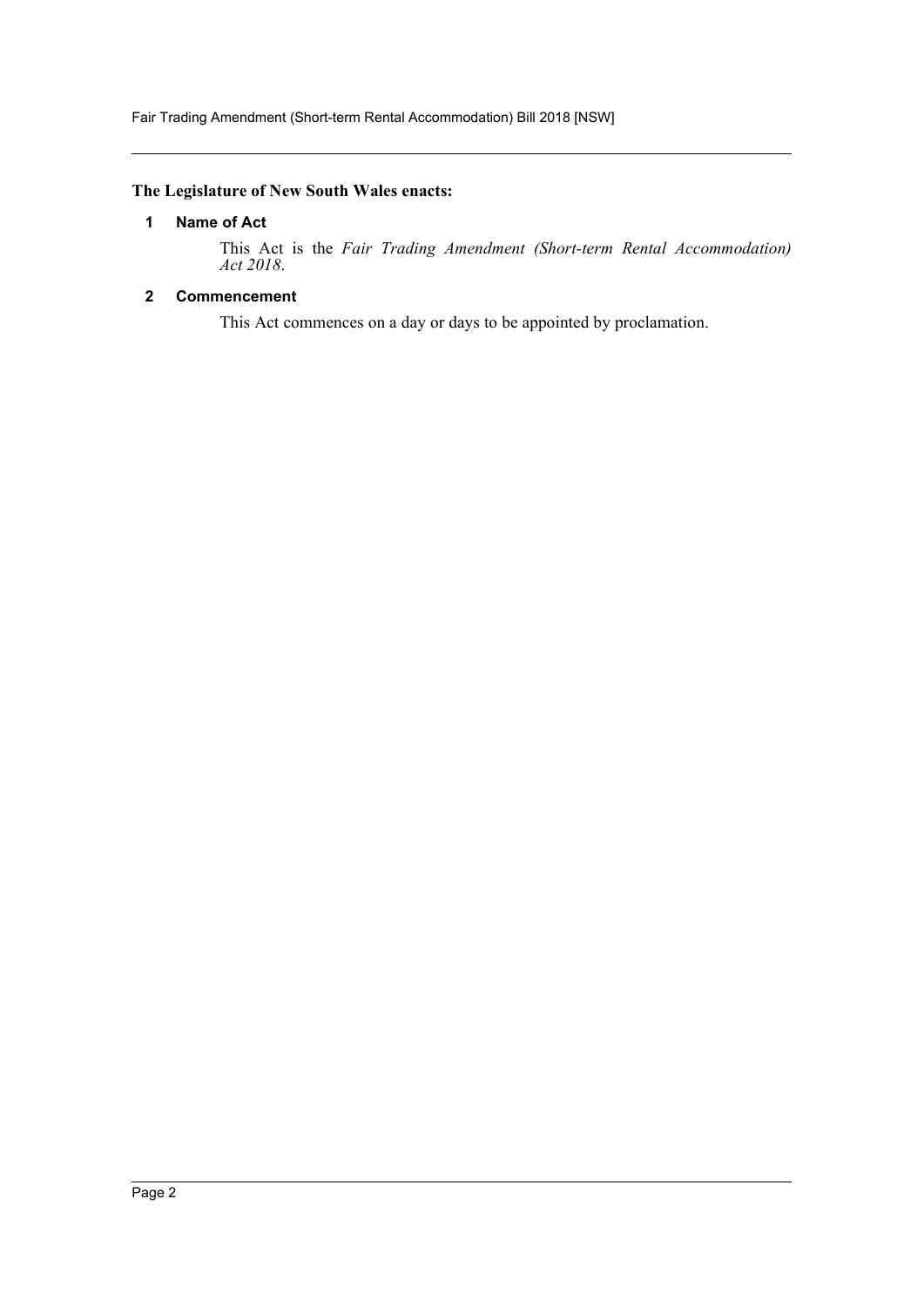# <span id="page-3-0"></span>**Schedule 1 Amendment of Fair Trading Act 1987 No 68**

#### **Part 4, Division 4A**

Insert after Division 4 of Part 4:

## **Division 4A Code of conduct for short-term rental accommodation industry**

#### **54A Definitions**

In this Division:

*code of conduct* means a code of conduct declared under section 54B.

*residential premises* includes part of residential premises.

*short-term rental accommodation arrangement* means a commercial arrangement for giving a person the right to occupy residential premises for a period of not more than 3 months at any one time, and includes any arrangement prescribed by the regulations to be a short-term rental accommodation arrangement, but does not include any arrangement prescribed by the regulations not to be a short-term rental accommodation arrangement.

*short-term rental accommodation industry participant* means any of the following:

- (a) a person who, in trade or commerce, provides an online booking service that enables persons to enter into short-term rental accommodation arrangements,
- (b) a person who carries on business as an agent to enable persons to enter into short-term rental accommodation arrangements,
- (c) a person who, pursuant to a short-term rental accommodation arrangement, gives another person the right to occupy the residential premises to which the arrangement relates,
- (d) a person who, pursuant to a short-term rental accommodation arrangement, is given the right to occupy the residential premises to which the arrangement relates,
- (e) any other person who, in trade or commerce, facilitates short-term rental accommodation arrangements and who is prescribed by the regulations or is of a class of persons prescribed by the regulations.

#### **54B Declaration of code of conduct applying to short-term rental accommodation industry participants**

- (1) The regulations may declare that a code of conduct specified or referred to in the regulations is a code of conduct applying to short-term rental accommodation industry participants.
- (2) Without limiting the matters for or in respect of which a code of conduct may make provision, a code of conduct may:
	- (a) set out the rights and obligations of short-term rental accommodation industry participants, and
	- (b) provide for the administration of the code by a specified person or body, and
	- (c) provide for the registration of residential premises used for the purposes of short-term rental accommodation arrangements and for the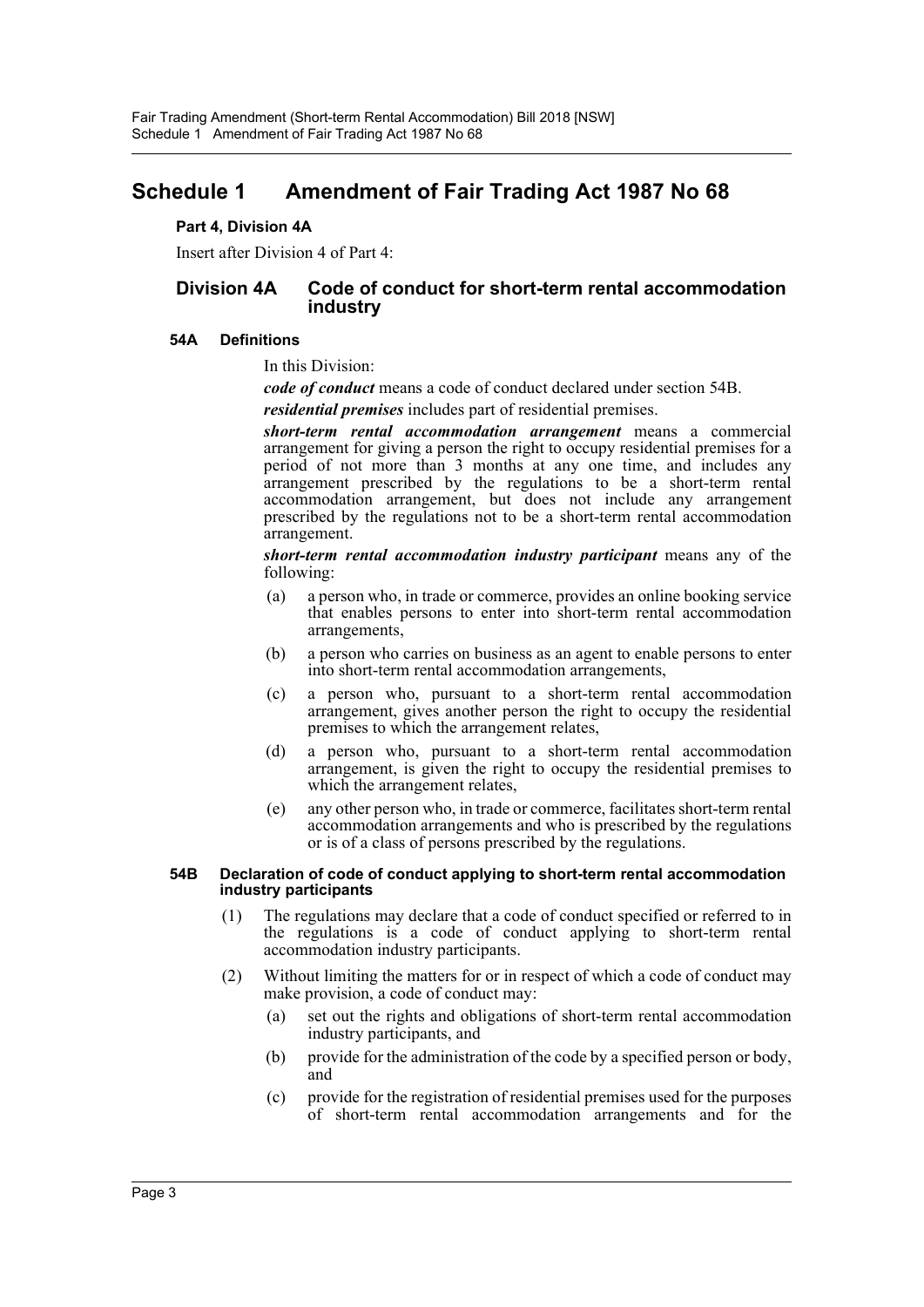registration system to include details about when residential premises are used for those purposes, and

- (d) provide for warnings to be given to short-term rental accommodation industry participants who contravene the code, and
- (e) require the provision of information or reports to the Secretary relating to the short-term rental accommodation industry and the operation of the code, and
- (f) provide for the resolution of disputes and complaints concerning the conduct of short-term rental accommodation industry participants, and
- (g) authorise the keeping of a register (the *exclusion register*) containing the details of short-term rental accommodation industry participants who have failed to comply with the code, and
- (h) regulate or restrict access to the exclusion register, and
- (i) prohibit or restrict persons whose details are listed on the exclusion register from entering into, or participating in, short-term rental accommodation arrangements.
- (3) A regulation that declares a code of conduct may:
	- (a) make provision for or with respect to appeals against the listing of a person's details on the exclusion register, and
	- (b) authorise the Secretary to recover from short-term rental accommodation industry participants the costs incurred by the Secretary in connection with the enforcement and administration of the code, and
	- (c) exclude a specified short-term rental accommodation industry participant or class of short-term rental accommodation industry participants from the application of the code or any part of the code, and
	- (d) contain provisions of a savings or transitional nature consequent on the declaration of the code.

#### **54C Offence**

A short-term rental accommodation industry participant who contravenes a provision of a code of conduct that is identified by the code as an offence provision is guilty of an offence.

Maximum penalty: 1,000 penalty units in the case of a corporation or 200 penalty units in any other case.

#### **54D Civil penalty for contravention of code of conduct**

- (1) A court may, on application by the Secretary or a person authorised in writing by the Secretary, order a short-term rental accommodation industry participant to pay a monetary penalty if the court is satisfied that the participant has contravened a provision of a code of conduct that is identified by the code as a civil penalty provision.
- (2) A monetary penalty imposed under this section:
	- (a) is not to exceed the amount prescribed by the regulations, and
	- (b) may be recovered from the person on whom it is imposed in any court of competent jurisdiction as a debt due to the Crown.
- (3) An application under this section may only be made within the period of 2 years of the date on which the contravention is alleged to have occurred.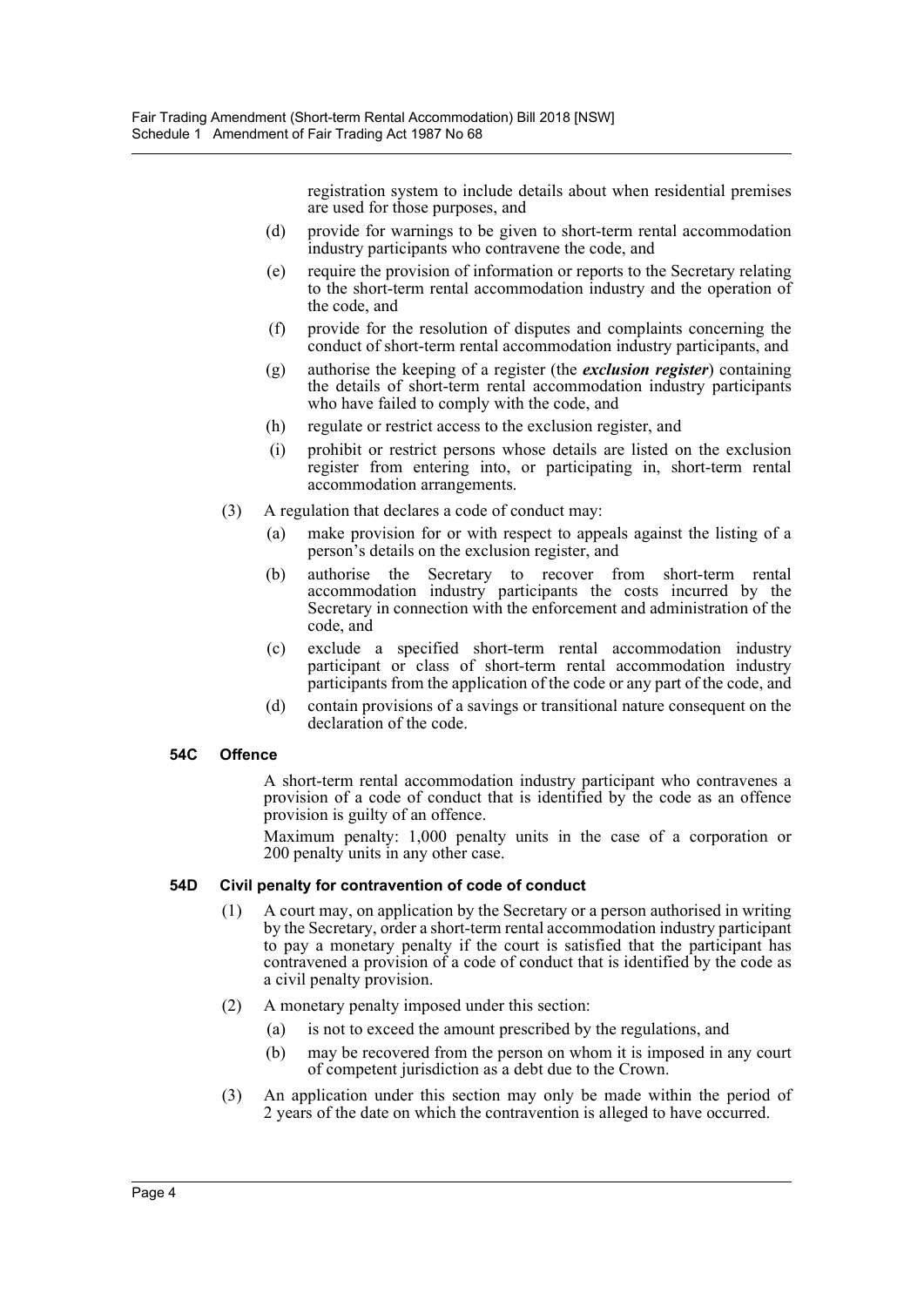- (4) A short-term rental accommodation industry participant who contravenes a code of conduct is not liable to be both punished for an offence against section 54C and the subject of an order under this section if the contravention is essentially the same act or omission.
- (5) A reference in this section to a court is a reference to a court prescribed by the regulations.
- (6) The regulations may make further provision for or with respect to applications and orders for the payment of monetary penalties under this section.

#### **54E Code of conduct prevails over development consent conditions**

- (1) The provisions of a code of conduct prevail to the extent of any inconsistency with a condition of development consent imposed under the *Environmental Planning and Assessment Act 1979*.
- (2) For the avoidance of doubt, subsection (1) does not in itself authorise the use of residential premises for the purposes of short-term rental accommodation if that use is prohibited by an environmental planning instrument.